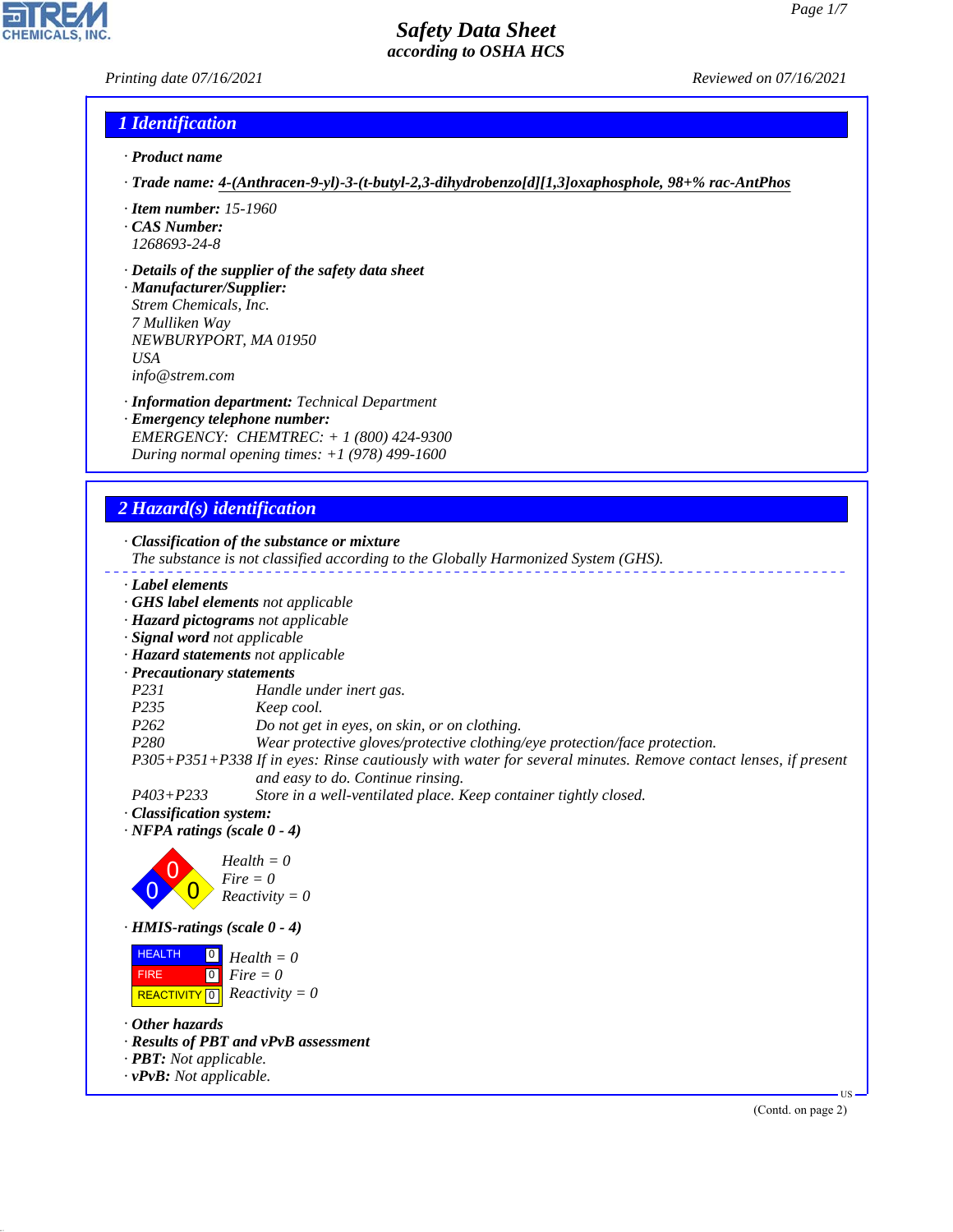*Printing date 07/16/2021 Reviewed on 07/16/2021*

*Trade name: 4-(Anthracen-9-yl)-3-(t-butyl-2,3-dihydrobenzo[d][1,3]oxaphosphole, 98+% rac-AntPhos*

(Contd. of page 1)

## *3 Composition/information on ingredients*

- *· Chemical characterization: Substances*
- *· CAS No. Description*
- *1268693-24-8 4-(Anthracen-9-yl)-3-(t-butyl-2,3-dihydrobenzo[d][1,*

 *3]oxaphosphole, 98+% rac-AntPhos*

# *4 First-aid measures*

- *· Description of first aid measures*
- *· General information: No special measures required.*
- *· After inhalation: Supply fresh air; consult doctor in case of complaints.*
- *· After skin contact: Generally the product does not irritate the skin.*
- *· After eye contact: Rinse opened eye for several minutes under running water. Then consult a doctor.*
- *· After swallowing: If symptoms persist consult doctor.*
- *· Information for doctor:*
- *· Most important symptoms and effects, both acute and delayed No further relevant information available.*
- *· Indication of any immediate medical attention and special treatment needed*

*No further relevant information available.*

#### *5 Fire-fighting measures*

- *· Extinguishing media*
- *· Suitable extinguishing agents: Use fire fighting measures that suit the environment.*
- *· Special hazards arising from the substance or mixture No further relevant information available.*
- *· Advice for firefighters*
- *· Protective equipment: No special measures required.*

## *6 Accidental release measures*

- *· Personal precautions, protective equipment and emergency procedures Not required.*
- *· Environmental precautions: Do not allow to enter sewers/ surface or ground water.*
- *· Methods and material for containment and cleaning up: Pick up mechanically.*
- *· Reference to other sections*
- *See Section 7 for information on safe handling.*
- *See Section 8 for information on personal protection equipment.*
- *See Section 13 for disposal information.*

#### *· Protective Action Criteria for Chemicals*

```
· PAC-1:
```
*Substance is not listed.*

*· PAC-2:*

*Substance is not listed.*

*· PAC-3:*

44.1.1

*Substance is not listed.*

# *7 Handling and storage*

*· Handling: Handle under inert gas.*

(Contd. on page 3)



US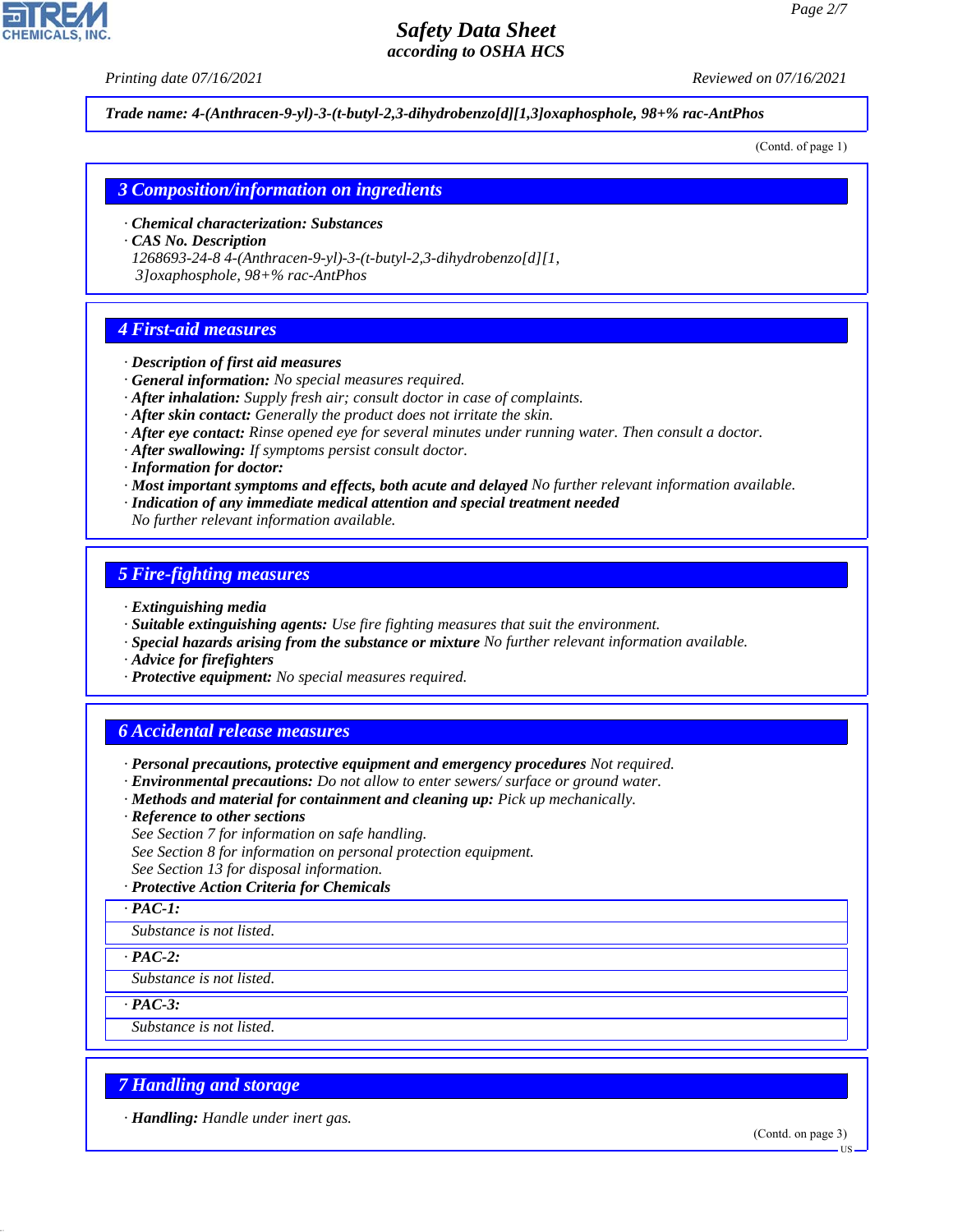*Printing date 07/16/2021 Reviewed on 07/16/2021*

(Contd. of page 2)

*Trade name: 4-(Anthracen-9-yl)-3-(t-butyl-2,3-dihydrobenzo[d][1,3]oxaphosphole, 98+% rac-AntPhos*

- *· Precautions for safe handling No special measures required.*
- *· Information about protection against explosions and fires: No special measures required.*
- *· Conditions for safe storage, including any incompatibilities*
- *· Storage:*
- *Keep cool.*
- *Store contents under inert gas.*
- *· Requirements to be met by storerooms and receptacles: No special requirements.*
- *· Information about storage in one common storage facility: Not required.*
- *· Further information about storage conditions: None.*
- *· Recommended storage temperature: Store at temperatures not exceeding 4 °C. Keep cool.*
- *· Specific end use(s) No further relevant information available.*

*8 Exposure controls/personal protection*

*· Additional information about design of technical systems: No further data; see item 7.*

- *· Control parameters*
- *· Components with limit values that require monitoring at the workplace: Not required.*
- *· Additional information: The lists that were valid during the creation were used as basis.*
- *· Exposure controls*
- *· Personal protective equipment:*
- *· General protective and hygienic measures:*
- *The usual precautionary measures for handling chemicals should be followed.*
- *· Breathing equipment: Not required.*
- *· Protection of hands:*



44.1.1

\_S*Protective gloves*

*The glove material has to be impermeable and resistant to the product/ the substance/ the preparation. Due to missing tests no recommendation to the glove material can be given for the product/ the preparation/ the chemical mixture.*

*Selection of the glove material on consideration of the penetration times, rates of diffusion and the degradation · Material of gloves*

*The selection of the suitable gloves does not only depend on the material, but also on further marks of quality and varies from manufacturer to manufacturer.*

*· Penetration time of glove material*

*The exact break through time has to be found out by the manufacturer of the protective gloves and has to be observed.*

*· Eye protection: Safety glasses*

| · Information on basic physical and chemical properties<br><b>General Information</b> |                       |  |  |  |
|---------------------------------------------------------------------------------------|-----------------------|--|--|--|
| $\cdot$ Appearance:                                                                   |                       |  |  |  |
| Form:                                                                                 | Solid                 |  |  |  |
| Color:                                                                                | Whitish               |  |  |  |
| $\cdot$ Odor:                                                                         | <i>Characteristic</i> |  |  |  |
| Odor threshold:                                                                       | Not determined.       |  |  |  |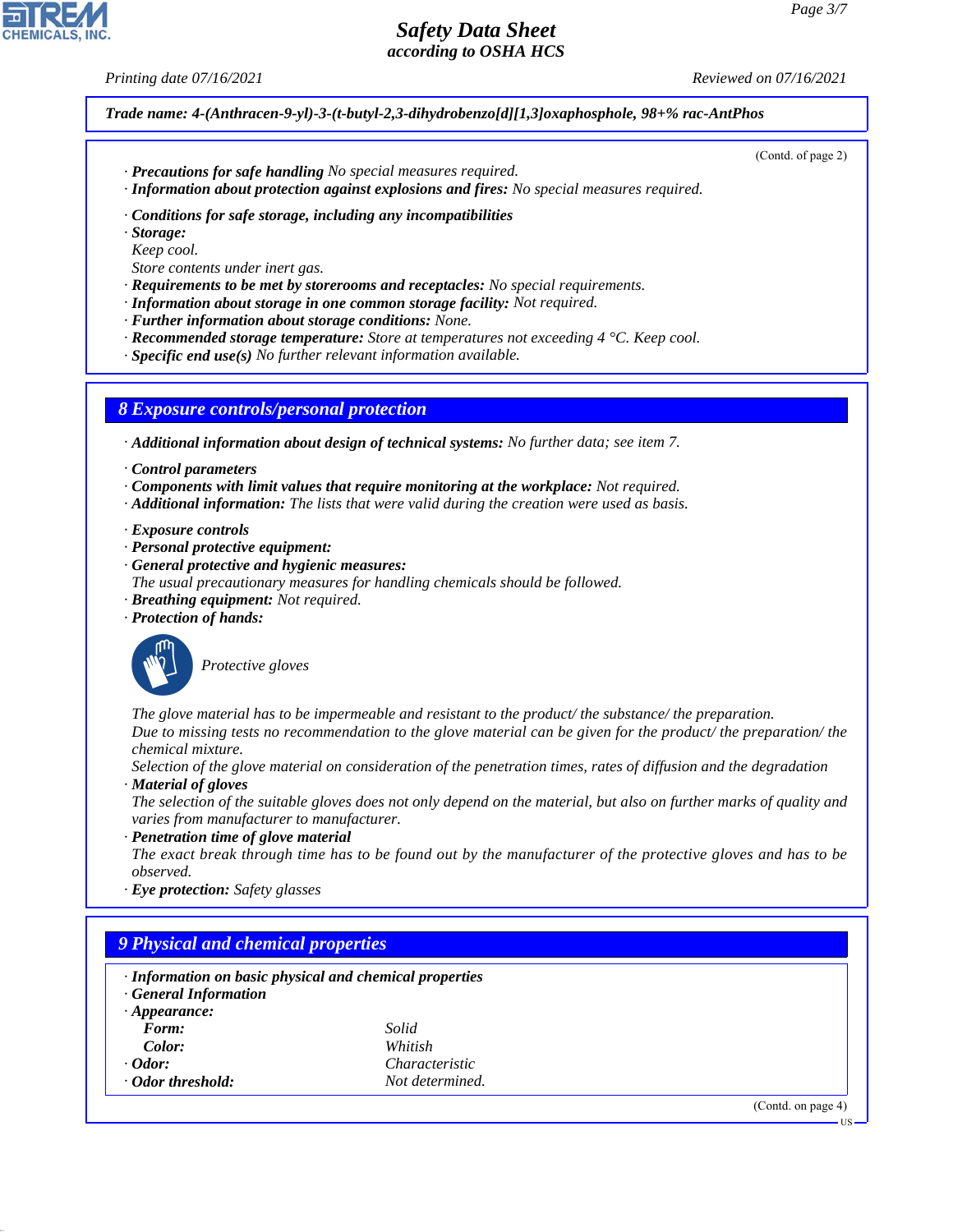*Printing date 07/16/2021 Reviewed on 07/16/2021*

*Trade name: 4-(Anthracen-9-yl)-3-(t-butyl-2,3-dihydrobenzo[d][1,3]oxaphosphole, 98+% rac-AntPhos*

|                                                            | (Contd. of page 3)                            |  |
|------------------------------------------------------------|-----------------------------------------------|--|
| $\cdot$ pH-value:                                          | Not applicable.                               |  |
| Change in condition                                        |                                               |  |
| <b>Melting point/Melting range:</b>                        | Undetermined.                                 |  |
| <b>Boiling point/Boiling range:</b>                        | Undetermined.                                 |  |
| · Flash point:                                             | Not applicable.                               |  |
| · Flammability (solid, gaseous):                           | Product is not flammable                      |  |
| · Ignition temperature:                                    |                                               |  |
| <b>Decomposition temperature:</b>                          | Not determined.                               |  |
| · Auto igniting:                                           | Not determined.                               |  |
| · Danger of explosion:                                     | Product does not present an explosion hazard. |  |
| · Explosion limits:                                        |                                               |  |
| Lower:                                                     | Not determined.                               |  |
| Upper:                                                     | Not determined.                               |  |
| · Vapor pressure:                                          | Not applicable.                               |  |
| $\cdot$ Density:                                           | Not determined.                               |  |
| · Relative density                                         | Not determined.                               |  |
| · Vapor density                                            | Not applicable.                               |  |
| $\cdot$ Evaporation rate                                   | Not applicable.                               |  |
| · Solubility in / Miscibility with                         |                                               |  |
| Water:                                                     | Insoluble.                                    |  |
| · Partition coefficient (n-octanol/water): Not determined. |                                               |  |
| · Viscosity:                                               |                                               |  |
| Dynamic:                                                   | Not applicable.                               |  |
| Kinematic:                                                 | Not applicable.                               |  |
| · Solvent content:                                         |                                               |  |
| Organic solvents:                                          | $0.0\%$                                       |  |
| <b>VOC</b> content:                                        | 0.0 g/l / 0.00 lb/gl                          |  |
| $·$ Other information                                      | No further relevant information available.    |  |

# *10 Stability and reactivity*

*· Reactivity No further relevant information available.*

*· Chemical stability*

44.1.1

- *· Thermal decomposition / conditions to be avoided: No decomposition if used according to specifications.*
- *· Possibility of hazardous reactions No dangerous reactions known.*
- *· Conditions to avoid No further relevant information available.*
- *· Incompatible materials: No further relevant information available.*
- *· Hazardous decomposition products: No dangerous decomposition products known.*

(Contd. on page 5)

US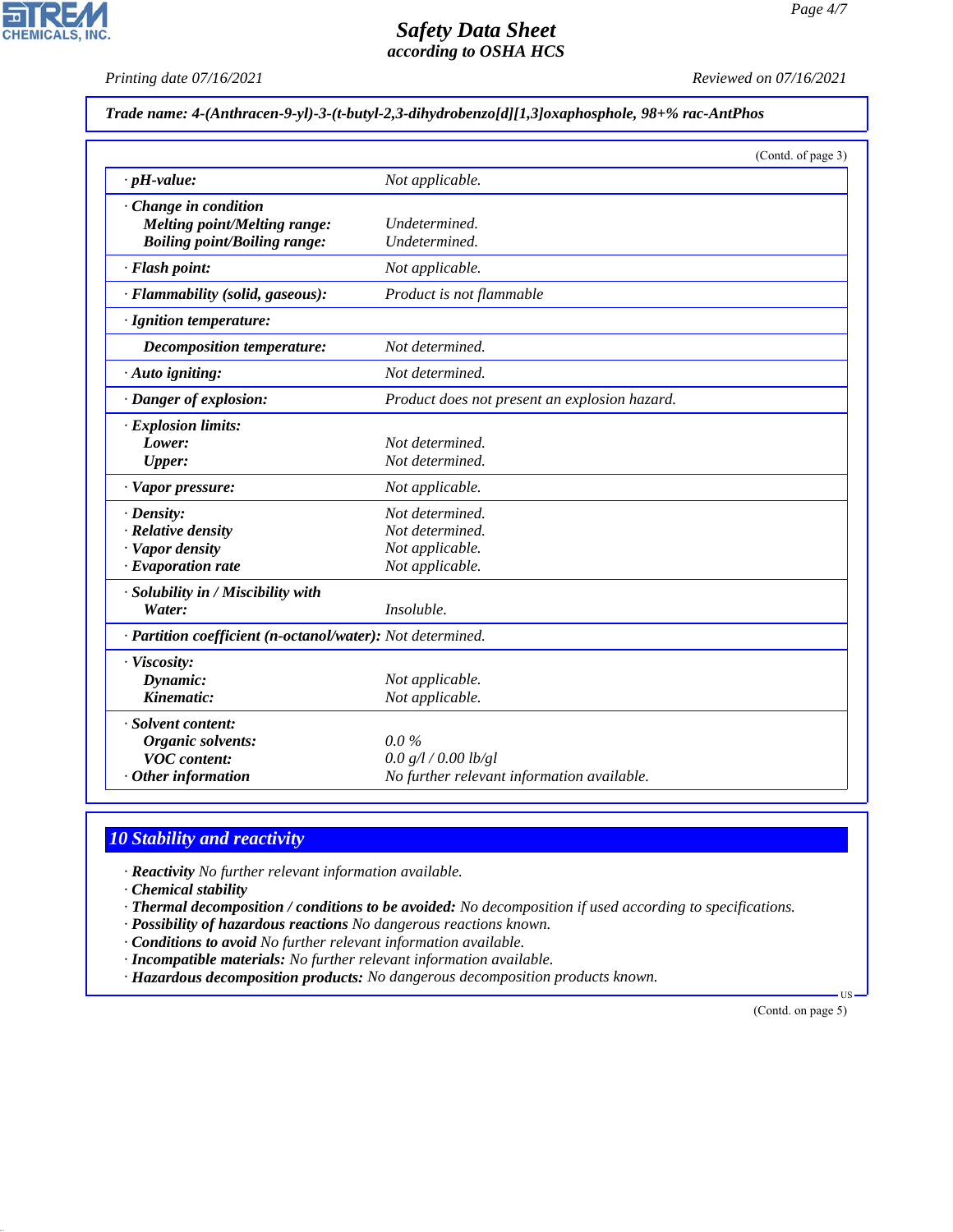*Printing date 07/16/2021 Reviewed on 07/16/2021*

*Trade name: 4-(Anthracen-9-yl)-3-(t-butyl-2,3-dihydrobenzo[d][1,3]oxaphosphole, 98+% rac-AntPhos*

(Contd. of page 4)

#### *11 Toxicological information*

- *· Information on toxicological effects*
- *· Acute toxicity:*
- *· Primary irritant effect:*
- *· on the skin: No irritant effect.*
- *· on the eye: No irritating effect.*
- *· Sensitization: No sensitizing effects known.*
- *· Additional toxicological information:*

*When used and handled according to specifications, the product does not have any harmful effects according to our experience and the information provided to us. The substance is not subject to classification.*

*· Carcinogenic categories*

*· IARC (International Agency for Research on Cancer)*

*Substance is not listed.*

*· NTP (National Toxicology Program)*

*Substance is not listed.*

*· OSHA-Ca (Occupational Safety & Health Administration)*

*Substance is not listed.*

#### *12 Ecological information*

*· Toxicity*

- *· Aquatic toxicity: No further relevant information available.*
- *· Persistence and degradability No further relevant information available.*
- *· Behavior in environmental systems:*
- *· Bioaccumulative potential No further relevant information available.*
- *· Mobility in soil No further relevant information available.*
- *· Additional ecological information:*
- *· General notes:*
- *Water hazard class 1 (Self-assessment): slightly hazardous for water*

*Do not allow undiluted product or large quantities of it to reach ground water, water course or sewage system.*

- *· Results of PBT and vPvB assessment*
- *· PBT: Not applicable.*
- *· vPvB: Not applicable.*
- *· Other adverse effects No further relevant information available.*

#### *13 Disposal considerations*

- *· Waste treatment methods*
- *· Recommendation: Disposal must be made according to official regulations.*
- *· Uncleaned packagings:*

44.1.1

*· Recommendation: Disposal must be made according to official regulations.*

(Contd. on page 6)

US

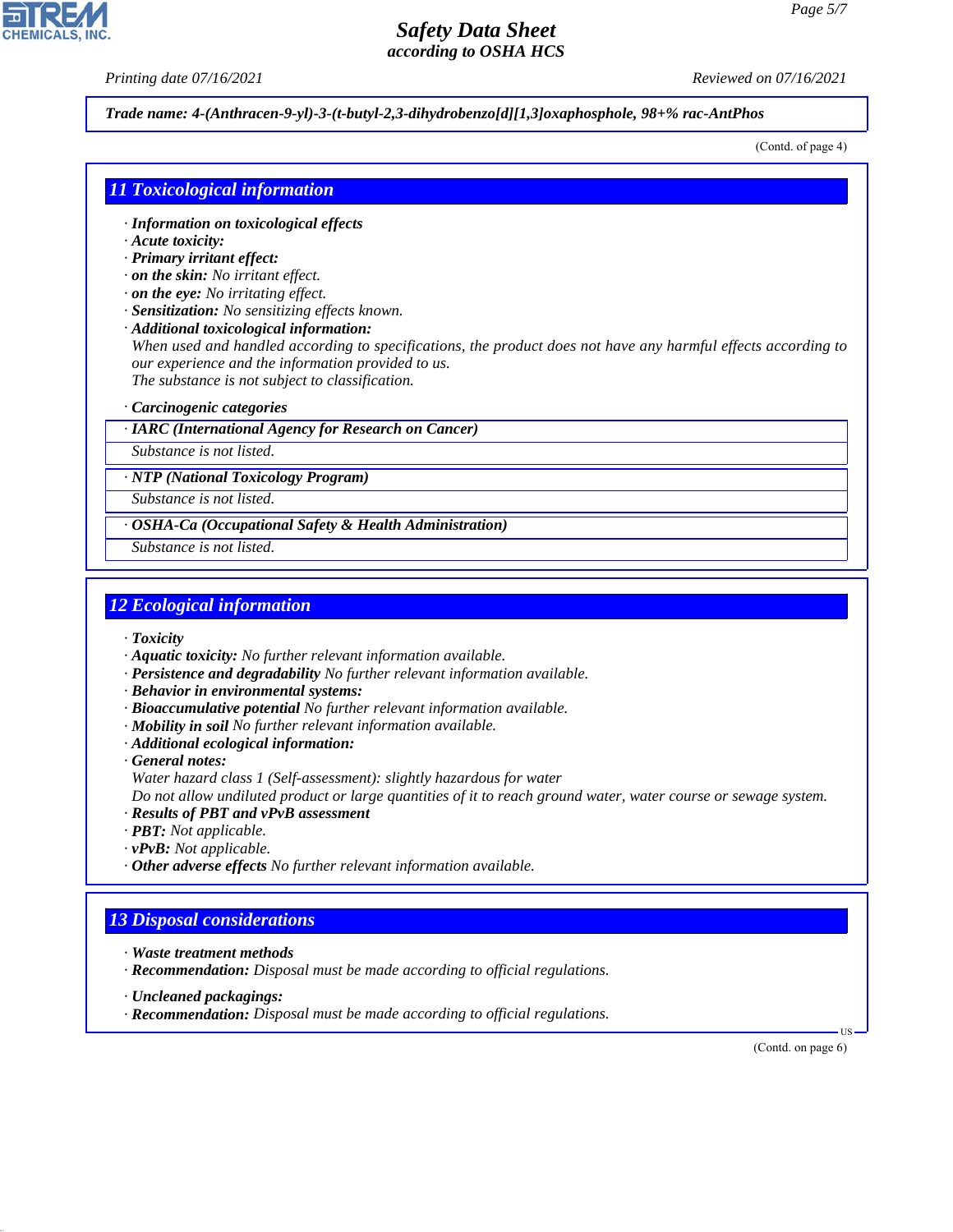*Page 6/7*

*Printing date 07/16/2021 Reviewed on 07/16/2021*

*Trade name: 4-(Anthracen-9-yl)-3-(t-butyl-2,3-dihydrobenzo[d][1,3]oxaphosphole, 98+% rac-AntPhos*

(Contd. of page 5)

| <b>14 Transport information</b>                                                           |                 |
|-------------------------------------------------------------------------------------------|-----------------|
| ⋅ UN-Number<br>· DOT, ADN, IMDG, IATA                                                     | not regulated   |
| $\cdot$ UN proper shipping name<br>· DOT, ADN, IMDG, IATA                                 | not regulated   |
| · Transport hazard class(es)                                                              |                 |
| · DOT, ADN, IMDG, IATA<br>$\cdot$ Class                                                   | not regulated   |
| · Packing group<br>· DOT, IMDG, IATA                                                      | not regulated   |
| · Environmental hazards:                                                                  | Not applicable. |
| Special precautions for user                                                              | Not applicable. |
| $\cdot$ Transport in bulk according to Annex II of<br><b>MARPOL73/78 and the IBC Code</b> | Not applicable. |
| · UN "Model Regulation":                                                                  | not regulated   |

## *15 Regulatory information*

*· Safety, health and environmental regulations/legislation specific for the substance or mixture · Sara*

*· Section 355 (extremely hazardous substances):*

*Substance is not listed.*

*· Section 313 (Specific toxic chemical listings):*

*Substance is not listed.*

*· TSCA (Toxic Substances Control Act):*

*Substance is not listed.*

*· Proposition 65*

*· Chemicals known to cause cancer:*

*Substance is not listed.*

*· Chemicals known to cause reproductive toxicity for females:*

*Substance is not listed.*

*· Chemicals known to cause reproductive toxicity for males:*

*Substance is not listed.*

*· Chemicals known to cause developmental toxicity:*

*Substance is not listed.*

*· Carcinogenic categories*

*· EPA (Environmental Protection Agency)*

*Substance is not listed.*

*· TLV (Threshold Limit Value established by ACGIH)*

*Substance is not listed.*

*· NIOSH-Ca (National Institute for Occupational Safety and Health)*

*Substance is not listed.*

44.1.1

(Contd. on page 7)